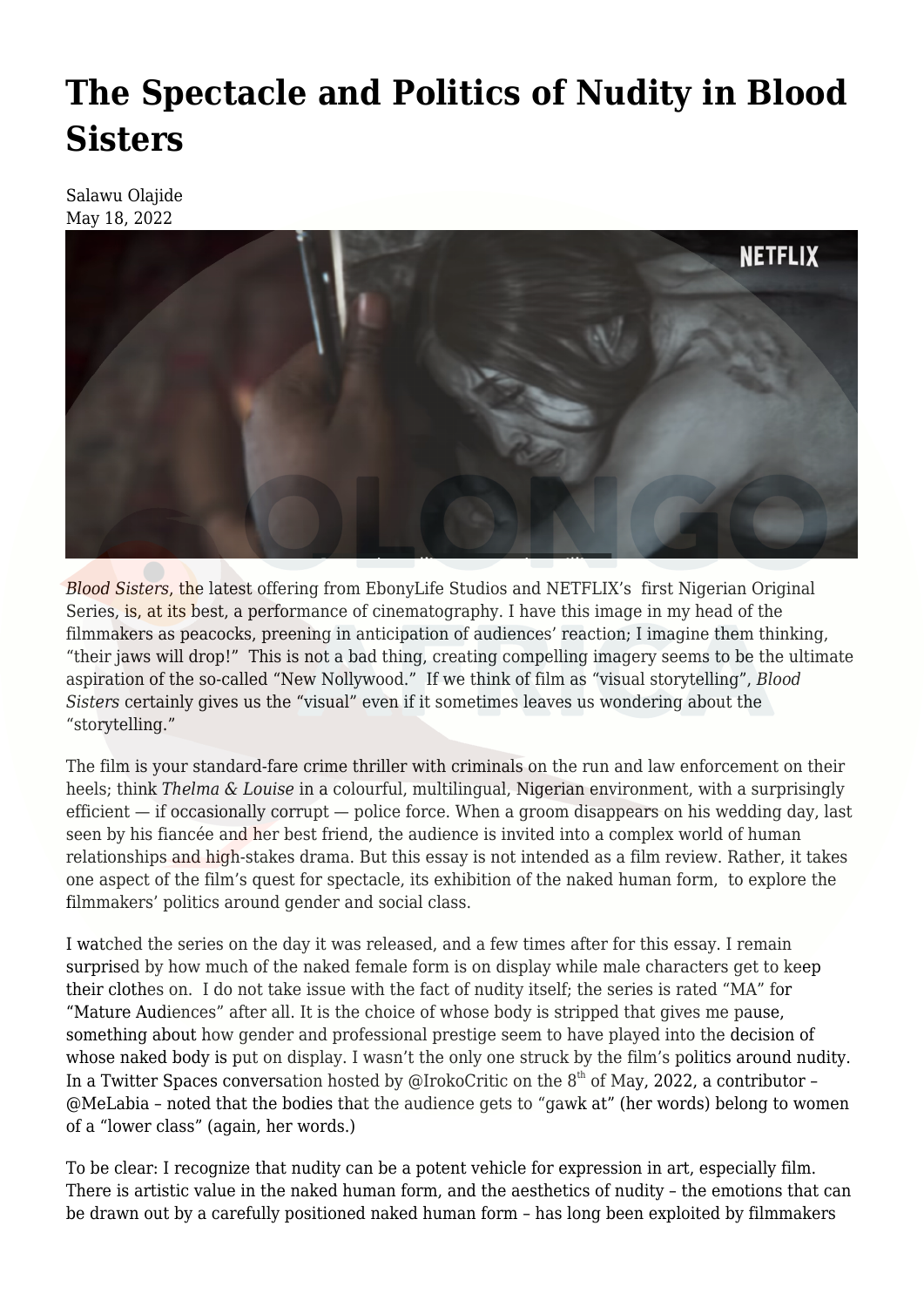around the world. For example, a combination of anger, grief, shame, and pity is invoked when we see the naked bodies of the enslaved people in Steve McQueens's *Twelve Years a Slave*. In Ridley Scott's *American Gangster*, we are prompted to feel disgust as we watch a team of naked women packaging cocaine for Frank Lucas's (played by Denzel Washington) successful but debaucherous drug empire. In Michael Cristofer's *Original Sin*, Angelina Jolie's Julia drums up vulnerability when we see her, an apparent mail-order bride, stripped for matrimonial consummation with her strange new husband. There are also several films that strip the human form for sensual titillation, no examples are needed of these. I have selected the films above because in these movies, like in *Blood Sisters*, female characters are stripped under the lens of male directors. However, where these films treat nudity equitably (In *Twelve years a Slave* and *Original Sin* there is male and female nudity) and productively (in all three movies there is a clear storytelling purpose for the nudity and *American Gangster* specifically explains that the girls are naked to prevent theft), the nudity portrayed in *Blood Sisters* is neither equitable nor productive.

The (lack of) equity in *Blood Sisters'* exploitation of the naked human form is easily demonstrated: there is ZERO male nudity in the film. And this is not for a want of opportunity. There are several sex scenes between Fémi (played by Gabriel Afoláyan) and Oláyínká (played by Kéhìndé Bánkólé). What we are offered is Fémi's fully clothed body while the camera lingers on Oláyínká's naked thighs. We do get that one scene cast in silhouette when we see the shadow of two presumably naked human bodies in sensual movement.

Bíyi Bándélé, one of the series' directors has [defended](https://lifestyle.thecable.ng/interview-shooting-blood-sisters-at-peak-of-covid-19-scary-says-biyi-bandele/#.Ynl-tOrGlew.twitter) the choice to include graphic sex scenes: "why would you censor the portrayal of sex on screen? It is pure hypocrisy." Except the sex scenes in this film *are* censored to protect male bodies, and this is a type of hypocrisy. The need for explicit sexual content feels contrived if only one type of body is made to bear the burden. However, the variation in how the filmmakers treat different bodies is not split along gender lines alone. In its exploitation of the naked female form, the directors are also selective about whose intimate parts the audience gets to glimpse in an artistic shot and whose is bared in stark nudity. I'll use the film's shower scenes to discuss this point.

In the first shower scene, Sarah (played by Ini Dima-Okojie,) is washing up the day after her nonwedding. The scene is filmed in a close-up, the camera stays on Sarah's face and shoulders, and does not venture southwards. In another scene, Kémi (played by Nancy Isime) is washing up after a hectic few days on the run. Another close-up of the character's face and shoulders, the camera pans downwards briefly to the character's back but all intimate parts remain unseen. In the after-shower scene, Kémi clutches a towel to her chest as she fends off an attack and she eventually falls, chest hidden, into the bed. She is wearing modest panties that cover her buttocks even if it leaves her thighs bare. (It should be noted that Kemi's face remains hidden while she lies on the bed, which brings up the possibility of a body double.)

The third shower scene, which I think is most instructive in this discussion, is set in a rehab center. A group of women are cleaning themselves in a communal space, and then a fight breaks out. While all the patients are supposedly naked in the scene – this *is* a shower scene – the audience is only shown the naked bodies of film extras with unfamiliar faces. Although the camera moves rapidly and supposedly haphazardly, consistent with a chaotic fight scene, Timíléhin's (played by Genoveva Umeh) naked body is avoided, the camera stays on her face and barely pans past her shoulders.

However, from the silent film extras, we are shown full frontal nudity and exposed buttocks; these women are in this scene solely to exhibit their naked bodies as props under the director's gaze. As the camera lingers lasciviously on naked female forms the audience is left wondering: "What am I supposed to feel looking at this nipple that the camera refuses to pan away from?" "What value do the naked bodies add to this scene that is lost if the bodies are shielded?" "In fact, what value does